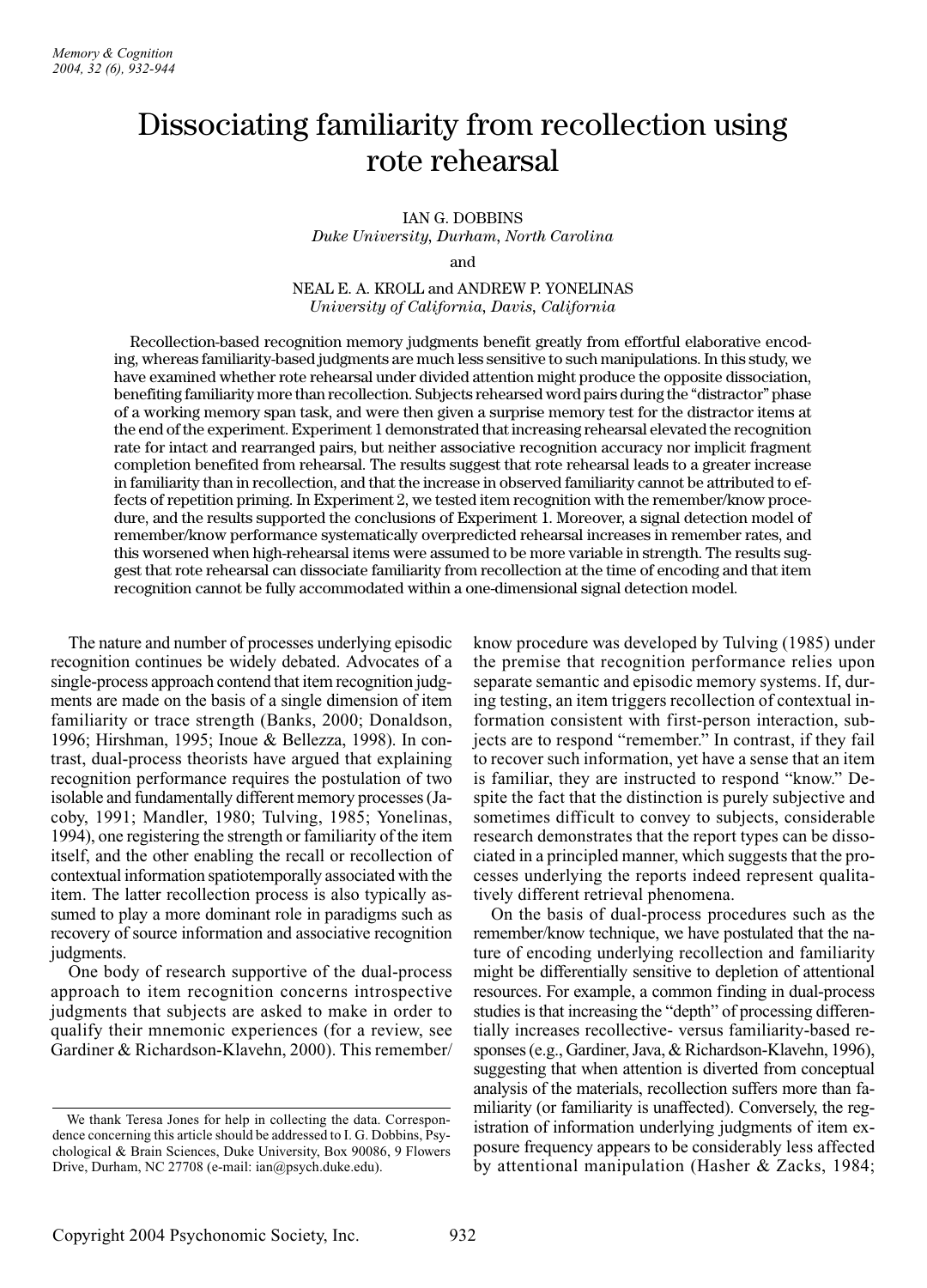Hasher, Zacks, Rose, & Sanft, 1987). To the extent that one assumes such frequency judgments to be predominantly based on item familiarity, this also suggests a differential dependence on attentional resources for recollection and familiarity during encoding. Further evidence supporting this view was provided by Gardiner, Gawlick, and Richardson-Klavehn (1994), who used a directedforgetting paradigm in which the study word was followed by either a long or short delay prior to the cue to either "forget" or "learn" the items. They reasoned that subjects would engage only in "maintenance" rehearsal prior to the cue onset because elaborative encoding of the items would be premature until it could be determined whether the items should be committed to memory or forgotten. Thus the primary prediction was that subjects would engage in a greater degree of maintenance rehearsal in the long- versus the short-cue onset condition, which would be reflected by a greater subsequent *know* rate. Additionally, since the subjects were assumed to engage in elaborative encoding only following the memory cue, Gardiner et al. (1994) predicted that remember rates would not be influenced by the cue delay. These predictions were largely borne out. However, in order to assert that familiarity and recollection are dissociable at the point of encoding, it would be preferable to more directly manipulate the degree to which subjects attend to the materials, to examine retrieval paradigms other than the *remember*/*know* paradigm that are also assumed to segregate recollection and familiarity, and to potentially isolate trials on the basis of whether or not subjects diverted attention toward encoding the more elaborative aspects of study events.

To do this, we have based two experiments on a procedure used by Nairne (1983) in which attention was divided during encoding with a modified Brown–Peterson distractor paradigm (Glenberg & Adams, 1978; Rundus, 1970). For both experiments, subjects were engaged in a working memory span task for digit strings. After studying a string of digits, but before recalling the digit string, they were presented with a distractor task in which they were required to rehearse a pair of words for short or long durations. At the end of the experiments, there was a surprise recognition memory test for the words encountered during the distractor task.

In his original study, Nairne (1983) found that increased rehearsal under distraction led to similar increases in the subjects' recognition endorsements for both studied word pairs and rearranged pairs, demonstrating that the ability to recollect specific word pairings did not increase with rote repetition. In contrast, the fact that overall recognition increased indicates that some other form of memory did benefit from increasing rote repetition. One obvious possibility is that rote repetition increased the familiarity of the pairs, and thus the results may reflect a case in which familiarity is dissociated from recollection due to an attentional manipulation at encoding. However, another possible interpretation is that the increase in performance may have reflected some other form of memory such as repetition priming. We will explore this possibility below.

In Experiment 1, we have examined the ability of subjects to encode a specific form of contextual information assumed to require recollection, namely, forming an association between word pairs. The primary predictions follow Nairne (1983) in that we anticipated that subjects would be unable to benefit from rote rehearsal because their ability to discriminate intact and rearranged pairs would not improve with increasing exposure. However, we predicted that rehearsal performed under divided attention would increase the familiarity of individual items, resulting in the tendency to endorse item pairs with highly rehearsed constituents as "intact," regardless of whether or not they were in fact intact or rearranged (viz., a familiarity-induced response tendency). We extended Nairne (1983) by doubling the number of trials per condition, to increase power, and by examining the effects of rote rehearsal on an implicit measure of memory—word fragment completion—to determine whether increases in recognition memory may have reflected the contribution of repetition priming.

In Experiment 2, we have further examined the effects of rehearsal under divided attention by (1) expanding the scope of information that could contribute to our measure of contextual recollection, (2) more closely monitoring the efficacy of the divided attention manipulation, and (3) formally testing whether the pattern of responses could be accommodated within a signal detection model of the remember/know distinction. During Experiment 2, subjects again encoded word pairs under rote rehearsal conditions for either long or short durations. During subsequent testing, they were required to make an item recognition judgment accompanied by a remember/familiar report, and the prevalence of these reports was examined as a function of the number of previous rehearsals and the efficacy of the Brown–Peterson task in diverting attention during encoding. If recollection is heavily dependent on attentional resources necessary for elaborative encoding, subsequent remember reports should be more adversely affected by the attentional manipulation than familiarity-based reports.

# **EXPERIMENT 1 Associative Recognition**

## **Subjects**

Thirty-six subjects, undergraduate students at the University of California at Davis, received extra credit for their participation. Two groups of subjects were given identical study conditions followed by either an associative recognition test  $(n=20)$  or a fragment completion test  $(n = 16)$ . One subject was removed from the fragment group for completing only two fragments of the entire test set.

#### **Materials and Procedure**

The stimulus pool consisted of 150 words, 105 of which were drawn from the Toronto Word Pool (mean frequency = 11.7). The average length was 7.3 letters, and each item had on average 3.3 letters missing when presented as a fragment. Previous pilot work suggested a mean baseline completion rate of 16%. Computers were used for presentation of items and collection of responses, and subjects were tested individually. One hundred twenty of the words were evenly divided and randomly assigned to each of four condi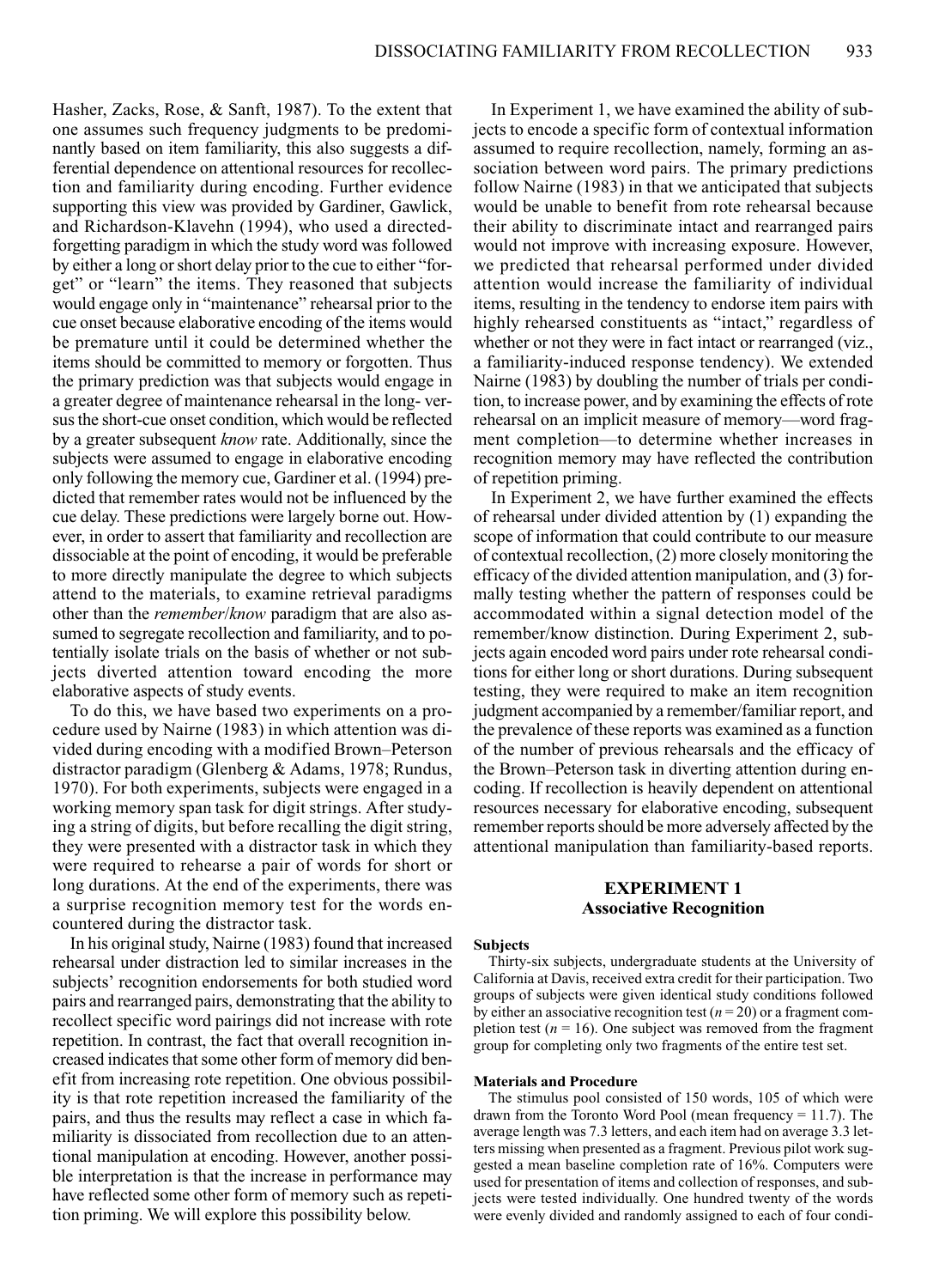tions at the beginning of each experiment; the remaining 30 were used as baseline items for word fragment testing. The order of rehearsal trials (long vs. short rehearsal) and test item trials (intact vs. rearranged item pairs) was randomized by the computer.

Prior to study, all the subjects were told that they were participating in an experiment to test their short-term memory for digit strings similar to zip codes. They were instructed that after being shown a digit string, they would be required to engage in a distracting activity word pair repetition—after which they would be immediately tested on their memory for the digits. They were not told that they would later be tested for associative recognition of the word pairs, and that the true purpose of the Brown–Peterson manipulation was to prevent elaborative encoding while repeating the word pairs (Nairne, 1983).

There were 60 Brown–Peterson study trials, half of which were short rehearsals (three repetitions), and the other half long (six repetitions). Each of these two list conditions contained 30 pairs of items, half of which were subsequently rearranged to serve as associative recognition lures. This resulted in four critical test conditions with 15 word pairs in each (short–intact, short–rearranged, long–intact, and long–rearranged). Each member of a rearranged test pair was always rehearsed the same number of times (short or long). Each study trial began with the appearance of five capital Xs above a windows "button" with the caption "digit span" appearing directly below. All items were presented in large 36-point font. When ready, the subject pressed the "enter" key, and each X was sequentially replaced by a digit every second. Following the fifth and final digit, there was a 1.8-sec pause followed by the first appearance of the to-be-rehearsed word pair, which replaced the digits, and was separated by two asterisks (e.g., DOG\*\*STAPLER). The subjects were instructed to read the word pair aloud every time it appeared on the screen. Each word pair remained on the screen for 1.2 sec with a 1.2-sec interval between appearances. Pairs were shown three or six times according to study condition. Following the final appearance, a highlighted box appeared with the command underneath the message "please report," at which time the subjects used the keyboard to attempt to enter the correct digit string. Following this, a new trial began. The initiation of trials and entry of digits was self-paced.

During study, the computer recorded overall span accuracy.<sup>1</sup> Following the study of 60 pairs, each group of subjects was given further instructions and either an associative recognition task or a fragment completion task. For the associative task, either an intact or rearranged pair was presented with two statements: "Yes—Presented Together" or "No—Not Presented Together." Subjects could either click on the appropriate response or use the "Y" and "N" keys on the keyboard. Responses were self-paced. For the priming task, the fragment was shown above a highlighted box, and subjects were instructed to type in the first word that came to mind that would complete the fragment. No mention was made of the relation between tested and studied items, and subjects were instructed to click the "Next" button after entering a completion candidate or if they could not provide an answer. The tested, "old" fragments were drawn from the first items of all the pairs previously rehearsed. The "new" items were the remaining 30 of the 150-word pool used for the study.

# **Results and Discussion**

Data for the associative recognition and fragment completion groups were analyzed separately, whereas digit span accuracy during study was examined jointly. All tests were conducted at the .05 alpha level unless otherwise noted.

**Digit span**. Subjects did not differ in digit span accuracy as a function of number of rehearsals (three 16.31 of 30 vs. six 16.34 of 30)  $[t(34) < 1, n.s.]$ . Overall, it appears that the span task was likely sufficiently difficult to impair elaborative encoding for the read word pairs because the average span accuracy was 54%.

**Associative recognition**. The results are summarized in Figure 1A. A two-way repeated measures analysis of variance (ANOVA) conducted on the proportion of "intact" responses revealed a main effect of test item type (intact vs. rearranged)  $[F(1,15) = 24.83, MS_{\circ} = .010]$ showing that the subjects were more likely to correctly respond intact (.61) than to err (.42), a main effect of rehearsals (3 vs. 6)  $[F(1,15) = 20.68, MS_e = .028]$  demonstrating that the subjects were more likely to respond *intact* to the frequently rehearsed pairs (.58) than to the less frequently rehearsed pairs (.45), and most importantly, no evidence of an interaction between the two  $[F(1,15)]$ 0.23,  $MS_e = .024$ . This essentially replicates the main findings of Nairne (1983). Given the very small *F* value for the interaction, and the increased power over Nairne's study (more than twice the items per subject per condition), this result suggests that over the range considered, increasing rote rehearsal under divided attention does not appreciably affect associative encoding. However, the subjects registered the prior occurrences of the individual items, leading to the systematic increase in likelihood of positive responses as a function of number of rehearsals (irrespective of actual item arrangement of the test pair).

**Fragment completion**. A paired *t* test revealed that fragment completion rates did not significantly differ as a function of the number of rehearsals; the subjects were as likely to complete less frequently rehearsed items (.27) as the more frequently rehearsed items  $(.29)$  [ $t(18) = 0.89$ ]. For both rehearsal conditions, studied items were more likely to be completed than new ones (.14), and *t* values were 4.56 and 5.73, respectively (Figure 1A). These findings are critical in showing that the increase in recognition memory with repetition could not have reflected a form of repetition priming, at least as measured by fragment completion.

Overall, these data suggest three general conclusions. First, consistent with previous research, the data demonstrate that item and associative information are separable (e.g., Hockley, 1991; Nairne, 1983). Second, the data suggest that they are differentially sensitive to diverting attention during study, with the formation of associative information being potentially limited by attentional manipulation. Finally, the data indicate that the increased item recognition, that is, the general tendency to respond *intact* to more frequently seen items, did not result from perceptual priming mechanisms that support fragment completion; this indicates that the sense of familiarity for highly rehearsed items was not driven by perceptual fluency (Wagner & Gabrieli, 1998). The results suggest that rote repetition under divided attention did not lead to an appreciable increase in the ability to recollect which items were paired with which, but it did increase the familiarity of the individual items.

However, while these data suggest that item and associative information are distinct, they do not in themselves rule out a signal detection account of recognition. For ex-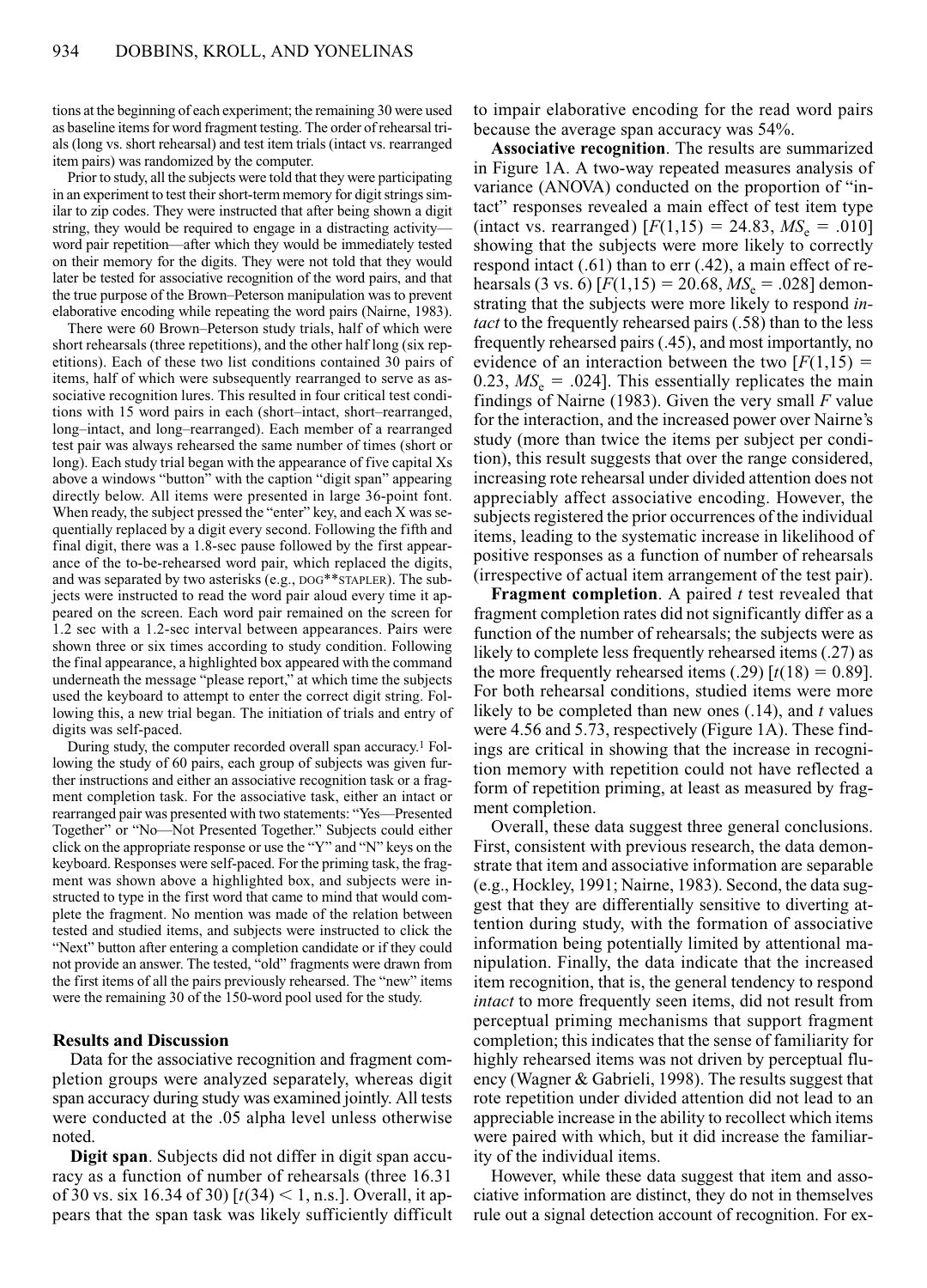

**Figure 1. Panel A illustrates mean associative recognition and fragment completion performance. Top section shows proportion of intact responses as a function of rehearsals and actual test pairing (intact or rearranged). Bottom section shows fragment completion rates for items rehearsed three times or six times, or new. Each box represents one standard error of the mean; boxes plus whiskers represent two standard errors of the mean. Panel B illustrates one of many potential signal detection models that mirror the dissociation between associative recognition accuracy and item recognition.**

ample, the data could be described entirely within a signal detection framework by assuming that item and associative information jointly contribute to a global familiarity signal. Figure 1B demonstrates one such potential model in which the variance of all four distributions is assumed to be equal. If, in addition to the means, one allows the relative variances of the distributions to differ, a multitude of other arrangements would also yield the observed propor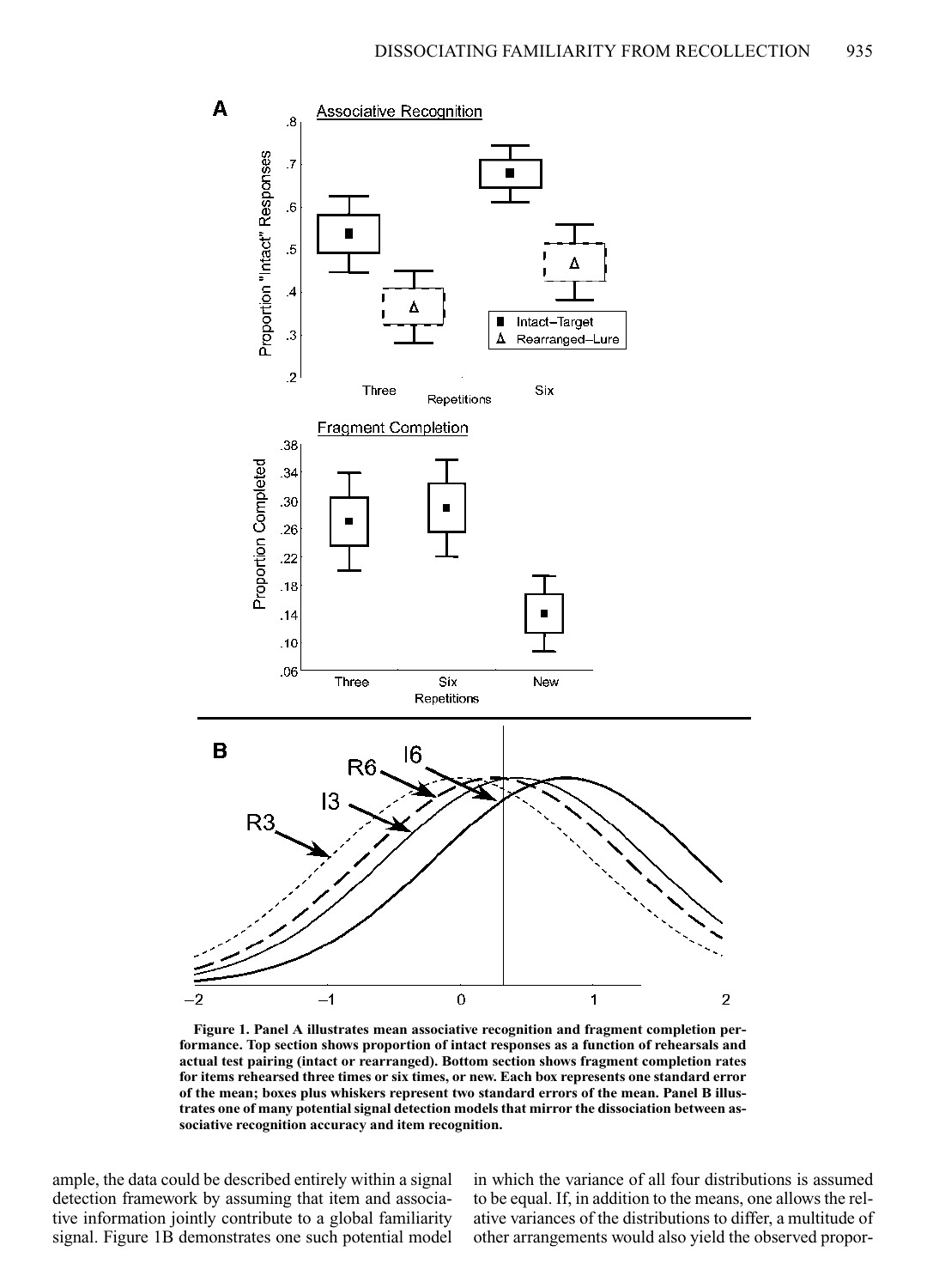tions of intact and rearranged responses. Thus a single dissociation between item and associative memory does not necessarily render the signal detection model invalid.

However, there are at least two reasons to favor the dualprocess interpretation. First, the shapes of associative recognition receiver operating characteristics (ROCs) have been shown to be inconsistent with signal detection theory in isolation (Kelley & Wixted, 2001; Yonelinas, 1997). Second, the signal detection model does not predict a priori that associative encoding should be more severely disrupted by diverting attention than should item encoding. That is, although the model is able to describe the proportions post hoc, nothing within the model would have led to the initial prediction that the two should dissociate. In contrast, such predictions more naturally arise from dualprocess theory because recollection is assumed to differentially benefit from increased elaborative or conceptual processing, and such processing is likely severely hampered by diverting attentional resources during encoding. Nevertheless, a more compelling case for assuming qualitatively different processes could be made if the signal detection model failed to accommodate performance when retrieval was restricted to single-item recognition. This point will be addressed in the next experiment.

# **EXPERIMENT 2 Old/New Recognition**

Despite the high prevalence of dissociations of *remember* and *know* reports in the literature, many forms of these dissociations can be accommodated under a single-process signal detection model by simply assuming two different response cutoffs, one used to determine that an item is old and a second, more stringent, criterion reserved for making remember responses (Donaldson, 1996; see also Hirshman, 1998; Hirshman & Henzler, 1998; Inoue & Bellezza, 1998). Figure 2 demonstrates the model and shows how increasing the old item strength across conditions can easily result in modulation of remember rates with know rates left largely unaffected, increased, or decreased, depending upon the starting position of the old/new and remember response criteria (left and right side of the rectangles in Figure 2, respectively). This happens because the know rate arises from the proportion of the target distribution trapped between the two criteria. This proportion can rise, remain unchanged, or fall as the distribution moves rightward past the fixed criteria as a result of the strengthening.

In contrast, any manipulation that strengthens overall performance necessarily increases the observed remember rate if the criteria remain fixed. It should be noted that these constraints only apply under conditions in which the criteria are assumed to remain fixed across the strong and weak conditions. However, this assumption must be adopted if items of different strengths are mixed within a single test list because under such conditions, subjects have no additional information, other than strength itself, that would enable systematic adjustment of the response criteria.



**Figure 2. Graphic representation of two-criterion signal detection for** *remember* **(R) and** *familiar* **(F) responses during old/new recognition. Left and right sides of the rectangle denote the old/new and remember response criteria, respectively. The proportion of** *familiar* **responses is constrained to fall in this region. That is, the item is sufficiently familiar to be called "old" but not familiar enough to exceed the remember criterion. Distributions on the left represent the "weak" or low-rehearsal condition, and those on the right the "strong" or high-rehearsal condition. Regardless of initial position of criteria, strengthening results in an increase in the proportion of the distribution falling above the remember criterion. Starting position of criteria affects whether strengthening increases (top panel), leaves unchanged (middle panel), or decreases (bottom panel) the observed proportion of familiarity-based responses. Small insets illustrate the constrained areas yielding** *familiar* **responses.**

If our interpretations of the results from Experiment 1 were correct, and rote repetition increases familiarity more than recollection, this manipulation when used in conjunction with a remember/know test should prove problematic for the signal detection model because it would produce the pattern of results just described: an increase in overall performance but a relatively minor effect or no effect on the proportion of *remember*responses. One of our aims in Experiment 2 was to test this potential weakness of signal detection theory. Another was to verify the results of Experiment 1 with a different method of operationalizing recollection and familiarity.

Encoding during Experiment 2 differed from that in Experiment 1 in two ways. First, the range of rehearsal was increased by contrasting two versus eight rehearsals.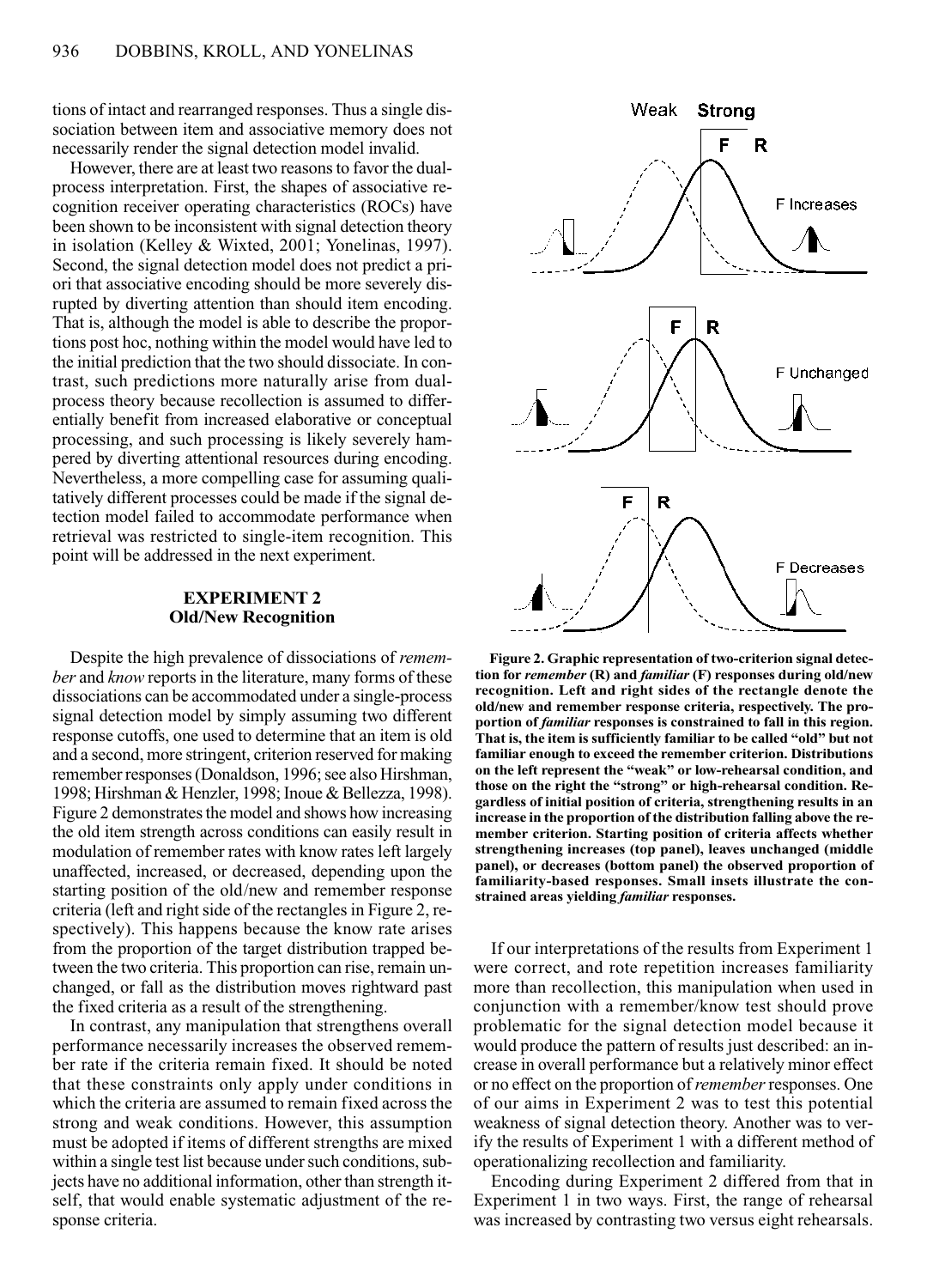Second, the computer program kept track of the trials on which the subjects erred or successfully completed the Brown–Peterson task, so that subsequent memory performance could be conditionalized by the efficacy of the distractor task (Naveh-Benjamin & Jonides, 1984). It is important to note that from a signal detection perspective, separating the encoding trials on the basis of the outcome of the Brown–Peterson task should not have any particularly deleterious effect on the fit of the two-criteria signal detection model. Such a split essentially just separates strong from weak encoding trials, both of which are presumably subject to the same principles. Our initial assumption, which was supported by a subsequent difference in overall recognition accuracy between correct and incorrect encoding trials, was that error trials would represent cases in which attention was inappropriately diverted toward the rehearsed words. This could occur for several reasons. For example, initial difficulty in reading the words may lead subjects to shift greater attentional resources to the words, thereby failing to sufficiently maintain the digits in memory. Similarly, some words may be more salient as a function of characteristics such as low word frequency, emotional, or personally relevant content. Despite these considerations, from a strength-based perspective, the words are either more strongly, more weakly, or similarly encoded across correct and incorrect trials. Whether this arises from differences in the mechanism(s) underlying attention or a systematic difference based on some property of the items is largely irrelevant because these factors can only affect the strength and perhaps variance of encoding of the words from a signal detection perspective.

#### **Subjects**

Two separate groups of 16 undergraduate students at the University of California at Davis participated as subjects for extra credit. An additional 11 undergraduates were discarded for reasons described below. Because the accuracy of the groups did not differ, they were combined into one analysis. All subjects were native speakers of English.

#### **Materials and Procedure**

The materials and procedure were as in Experiment 1, with the following exceptions. Two hundred sixty-four low-frequency English words were selected from the Oxford Dictionary Electronic Database with a mean Kučera–Francis frequency of 11.9 (Kučera & Francis, 1967). The length of the words ranged from 6 to 8 letters with an average length of 7.11 letters. These words were randomly assigned to four lists, 66 words per list. For each subject, the words from one of these lists were used in the two-rehearsal condition, the words from another of these lists were used in the eight-rehearsal condition, and the words from the other two lists were used as foils. Across subjects, each list was used equally often in all conditions. In addition, 72 five-digit numbers were constructed such that none of the numbers contained an obvious pattern.

Each trial began with a " $+$ " sign in the middle of the computer monitor. When ready, the subject pressed the space bar, and the five-digit number appeared sequentially on the screen. One second after the appearance of the fifth digit, the entire number disappeared from the screen and was replaced by two words (e.g., SCOR-PION \*\* TRACTOR). The subjects had been instructed to say the words out loud each time they appeared on the screen. For each repetition, the duration of the word pair was 1.2 sec with a .8-sec interstimulus interval. The word pairs were presented twice before asking the subject to recall the digits on half of the trials and presented eight times before asking the subject to recall the digits on the other half of the trials. At the bottom of the screen, the subjects were given a running total of how many numbers they had remembered correctly (i.e., all five digits in the correct order) in each of the two- and eight-repetition conditions. The purpose of this running feedback was to emphasize the importance of performing well on the number-recall task.

In the recognition test phase, one word appeared on the screen during each trial, and subjects were instructed that this was a test of their ability to remember which words had been used as distractors during the number-memory phase of the experiment. They were told,

On each trial, choose one of three keys to indicate your judgment about the word on the screen:  $R = You$  remember the word—i.e., you actually remember some detail about having seen or said this word during the number-memory phase of the experiment.  $F = You$  do not remember the word having been in the number-memory phase of the experiment, but the word seems so familiar that you feel it must have been in the previous phase of the experiment.  $N = You$  do not remember the word, nor do you find it very familiar, but, rather, believe it to be a new word—i.e., a word not in the previous phase of the experiment.

In addition, subjects were told, "You should not use the 'R' key unless you truly remember the word. That is, while fully half of the words will be old, you should use the 'F' key to indicate 'old' when you just have the feeling of familiarity."

The words from the first six trials (three with two repetitions and three with eight repetitions) and the last six trials (three with two repetitions and three with eight repetitions) of the number-memory task were not scored, but were instead combined with 12 lures taken from the distractor list, and presented as test trials and used as practice trials to ensure that the subjects understood the instructions. For example, the first time the subjects used any of the three response keys, they were asked to explain their choice of response. In addition, if subjects responded "R" to a lure during these first 48 trials, they were reminded that they should use the "R" response only when they truly remembered the word and, that while false memories were possible, they were unlikely. At the end of these 48 trials, they were told how many times they had judged a word to be old (i.e., via the "R" and "F" keys) and how many times they had judged a word to be new ("N"), and they were reminded that half of the words were, in fact, old words. One subject was replaced because of never using the familiarity response during the critical memory trials, and 10 others were replaced because they had fewer than six 8-repetition trials with correct digit span responses.

## **Results and Discussion**

Accuracy scores from the Brown–Peterson trials indicated that the digit span task was an effective attentional distractor. Subjects successfully completed on average 62% (37 of 60) of the two-rehearsal trials, whereas for the eight-rehearsal condition they completed 40% (24 of 60). On this basis, the analysis was segregated into successful versus unsuccessful Brown–Peterson trials, under the hypothesis that the rehearsal manipulation would have different effects on remember and familiar performance, depending on the degree to which subjects were distracted from elaboratively encoding the words. Collapsed across rehearsal levels when subjects were accurate on the Brown–Peterson task, accuracy as indexed by *d*′ was lower (1.08) than when they were inaccurate on the Brown–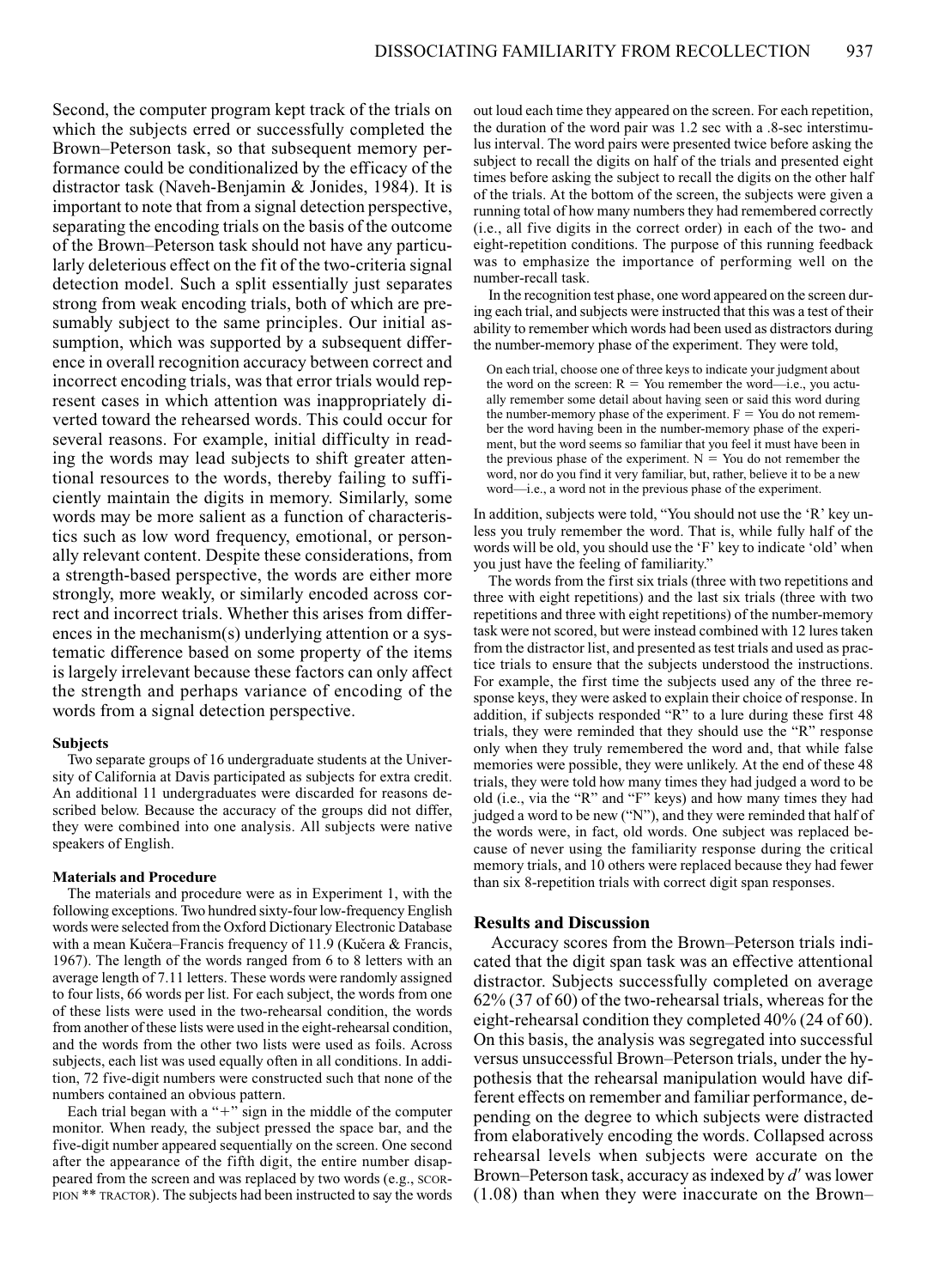| ганный ана кеністюсі кезронястторогионя аз а<br><b>Function of Number of Rehearsals and Accuracy</b><br>on Dual-Task Performance |            |                                     |             |     |           |
|----------------------------------------------------------------------------------------------------------------------------------|------------|-------------------------------------|-------------|-----|-----------|
|                                                                                                                                  | Rehearsals |                                     |             |     |           |
|                                                                                                                                  | Two        |                                     | Eight       |     | Rehearsal |
|                                                                                                                                  |            | Familiar Remember Familiar Remember |             |     | Increase  |
| Correct BP $.26$ [.33]                                                                                                           |            | .24                                 | $.35$ [.49] | .30 | .15       |
| Incorrect BP .26 [.39]                                                                                                           |            | .34                                 | $.25$ [.48] | .49 | .14       |
| False alarms .18                                                                                                                 |            | .03                                 |             |     |           |

**Table 1 Familiar and Remember Response Proportions as a**

Note—BP, Brown–Peterson task. Incorrect BP data was computed only for subjects with 14 or more incorrect trials in the low-rehearsal condition ( $n = 22$ ). Bracketed proportions are dual-process estimates of familiarity  $[family]$   $[-1]$  remember)]. Rehearsal increase is the net gain in hit rate proportion as a function of increased rehearsal (eight vs. two).

Peterson task  $(1.27)$   $[t(31) = 2.07, p < .05]$ . Thus the items were more effectively encoded during the unsuccessful Brown–Peterson trials.

The next section analyzes the raw response proportions and determines whether these proportions can be accommodated within the two-criteria model of Donaldson (1996). In the following section, the familiarity proportions are corrected assuming a dual-process model, and the data are reanalyzed to determine whether recollection appears more disrupted than familiarity by attentional diversion, as predicted under dual-process theory.

## **Raw Proportions**

The raw remember and raw and dual-process corrected familiar proportions for test items are shown in Table 1 as a function of accuracy on the Brown–Peterson task and the number of encoding rehearsals.

## **Correct Brown–Peterson Trials**

Response type (familiar vs. remember) and rehearsal (two vs. eight) were analyzed with a two-way ANOVA on the raw proportions. Because these data share a common false alarm rate, increases in the proportions are monotonically related to accuracy. There was a main effect of rehearsal  $[F(1,31) = 49.12, MS_e = .004, p < .001]$ , demonstrating that correct responses increased with rehearsal, but no main effect of response type or interaction of response type and rehearsal. Although the interaction was not significant, we further analyzed the changes in familiar and remember rates as a function of rehearsal because the two-criteria signal detection model specifically predicts a selective increase in remember and not familiar rates under these conditions. Post hoc pairwise comparisons (Tukey's HSD) indicated that the familiar rate significantly increased with rehearsal (.26 vs.  $.35, p < .01$ ), whereas the remember rate did not (.24) vs. .30,  $p = .08$ ). Overall, the analysis suggests a clear increase in familiar rates, with a borderline increase in remember rates.

To determine whether the observed increases were consistent with the two-criteria signal detection model, we contrasted the observed increases with the predicted increases under the model in both the aggregate and individual subject data. Figure 3A graphically presents the predictions of the model for the aggregate data in which we used the hit and remember rates under two rehearsals to estimate the location of the old/new and remember re-



**Figure 3. Predictions of the two-criterion signal detection model for correct Brown–Peterson data. Panel A illustrates the predicted proportion of** *familiar* **and** *remember* **responses for the eight-rehearsal condition assuming equivalent standard deviations of the two- and eight-rehearsal item distributions. Panel B demonstrates the predictions assuming the eight-rehearsal distribution is 1.5 times more variable than the two-rehearsal condition. Heavy curve is for eight rehearsals; light, for two. Panel C shows the mean difference between predicted (pred) and observed (obs) data for individual subjects in the eight-rehearsal condition. F is familiarity, and R is** *remember* **rate.**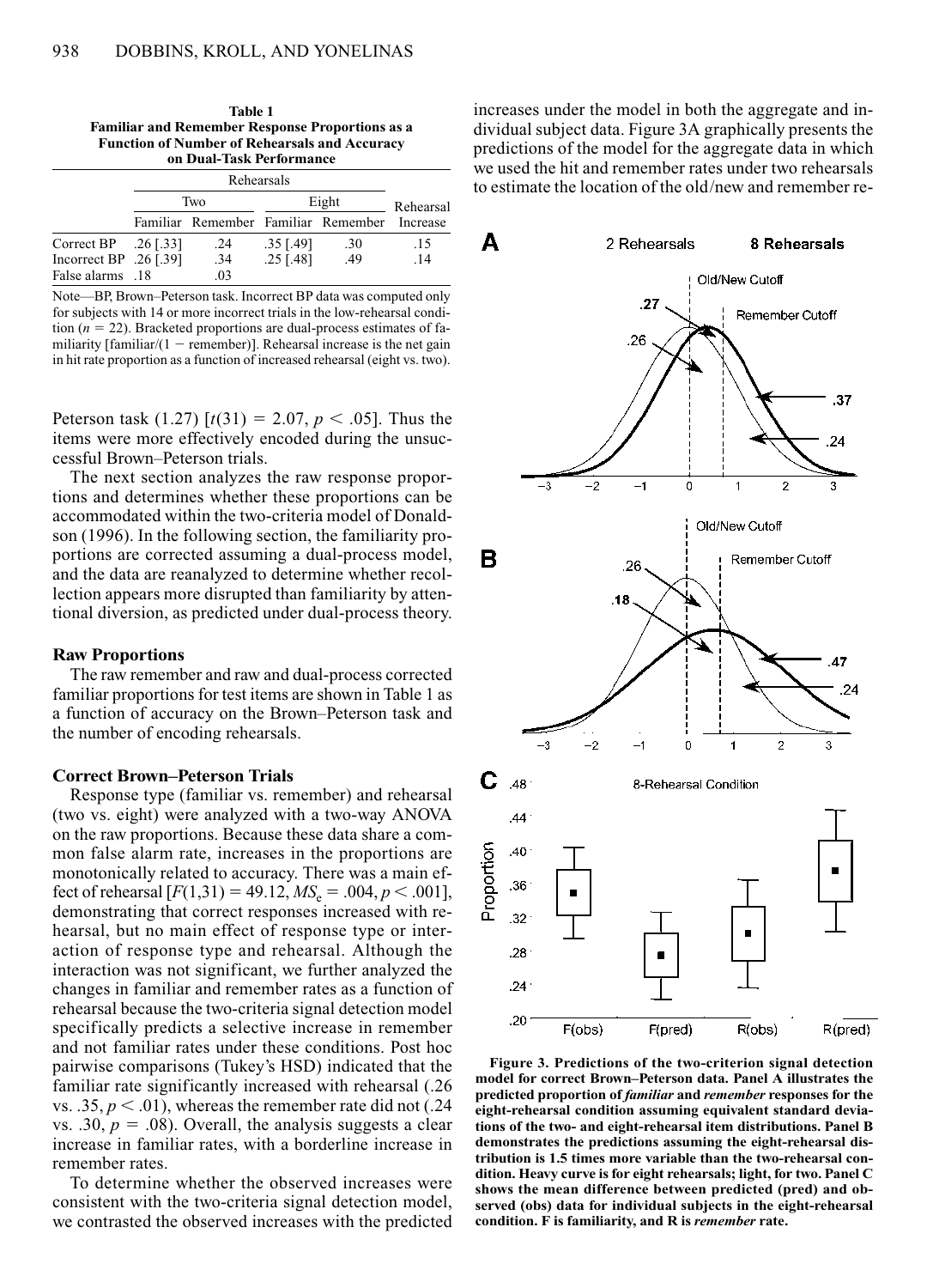sponse criteria. Following this, we calculated the increase in overall strength necessary to accommodate the increased hit rate for the items rehearsed eight times (viz., the difference in *d*′ values across the low- and highrehearsal conditions). This allowed us to calculate the predicted familiar and remember rates and to compare these with what was actually observed in the eightrehearsal condition. As can be seen, the two-criteria model appears to predict little, if any, increase in the familiarity rate but a large increase in *remember* responses, a pattern potentially opposite to what was observed in the ANOVA above. More specifically, the model predicts that familiar rates (the area between the two criteria) should be essentially unchanged by rehearsal (.26 to .27) when in fact they reliably increased by .09. In contrast, the model predicts a notable increase in the remember rates (.24 to .37), whereas the increase in the actual data was more slight (.24 to .30). One method of improving the fit of the signal detection model to ROCs has been to allow the studied item distribution to become more variable than the new item distribution. The underlying logic is that the variance increase results from the learning process, and this assumption is an essential part of the learning algorithm for several prominent computational memory models (Gillund & Shiffrin, 1984; Glanzer, Adams, Iverson, & Kim, 1993; Hintzman, 1984). Applied to the current data, the natural extension of this approach is to predict that studying the items eight times leads to more variability than studying them only twice. However, as Figure 3B demonstrates, this assumption increases, not reduces, the discrepancy between the signal detection model and the actual data. For illustration, in Figure 3B we assumed that the standard deviation of the eight-rehearsal condition was one and one half times that of the tworehearsal condition and again placed this distribution in the appropriate location in order to match the overall hit rate of the eight-rehearsal condition. As can be seen, the remember rate is now overpredicted by an even greater margin, and the anticipated familiar rate is lessened as a result of the distribution "flattening," the exact opposite of what is needed to accommodate the actual data.

In order to fit individuals, we performed the same procedure that was conducted on aggregate data on each subject's data. Namely, the old/new and remember criterion locations were determined with the two-rehearsal proportions, and these criteria were applied to the eightrehearsal distribution implied by the increase in the hit rate in order to calculate the anticipated familiar and remember rates. The pattern in the aggregate data was borne out in the individual data, the model systematically underpredicted the increase in the familiar rate and hence overpredicted the increases in remember rates  $[t(31) = 4.24, p < .001]$  (Figure 3C). Only one *t* value is reported because an underprediction in one response type necessarily translates to an equal overprediction in the other (i.e., the proportions must add up to the observed overall hit rate).

We conducted a final test of the two-criteria model by comparing the accuracy of remember versus overall responding for each rehearsal condition. As shown in Figure 2, remember and overall responses are assumed to be governed by the same underlying distributions. If so, accuracy estimated from the overall hit and false alarm rates should not systematically differ from that based on the hit and false alarm rates for remember responses because the two accuracies arise from a common signal detection process (i.e., *d*′ is unaffected by the placement of the response criteria) (Donaldson, 1996). With *d*′ as a measure of accuracy, the data demonstrated significantly higher accuracy for remember compared with overall responding in the two-rehearsal condition  $[t(26) = 4.85]$ ,  $p < .001$ ], whereas accuracy did not statistically differ in the eight-rehearsal condition  $[t(26) = 1.29, n.s.]$ . The data from 5 subjects were not analyzed because they did not commit any remember false alarms.

# **Incorrect Brown–Peterson Trials**

Overall, subsequent accuracy was greater for trials on which subjects committed an error during the earlier Brown–Peterson task versus those on which they were accurate (Table 1), and this suggests that subjects diverted attention toward the words during the retention interval. On those trials in which subjects did commit digit span errors, the average number of correctly recalled digits was 2.79 for the low-rehearsal condition and 2.34 for the high-rehearsal condition. Response type (familiar vs. remember) and rehearsal (two vs. eight) were analyzed with a two-way ANOVA. There were main effects of rehearsal  $[F(1,21) = 23.06, MS_e = .004, p < .001]$  and response type  $[F(1,21) = 7.44, MS_e = .08, p < .05]$  and a rehearsal by response type interaction  $[F(1,21) = 15.07]$ ,  $MS_e = .009$ ,  $p < .001$ ]. Post hoc pairwise comparisons suggested that the interaction occurred because rehearsal significantly increased the remember rate (.34 vs. .49,  $p < .001$ ) but did not influence the familiarity rate (.26) vs.  $.25, p = .96$ ). Figure 4A graphically presents the predictions of the two-criteria model for the aggregate data and demonstrates that the predictions match the results of the ANOVA, unlike the case of correct Brown–Peterson trials. More specifically, the aggregate model predicted little change in the familiarity rate (.26 to .25) and a notable increase in the *remember* rate (.34 to .49). The accuracy of the predictions extended to the 22 subjects with sufficient error trials, with the predicted familiar and remember rates not significantly differing from what was observed  $[t(21) < 1]$  (Figure 4B). Although the familiarity and remember proportions of the high-rehearsal data are in line with the two-criteria model predictions, the accuracy of *remember* performance and that of overall performance were not similar, as expected under the model. *Remember* accuracy was higher than overall accuracy in the two-rehearsal condition [*d*′ of 1.39 vs. 1.17;  $t(19) = 2.53$ ,  $p < .05$ ] and the eight-rehearsal condition  $[d'$  of 1.84 vs. 1.59;  $t(19) = 2.73, p < .05$ ]. The low-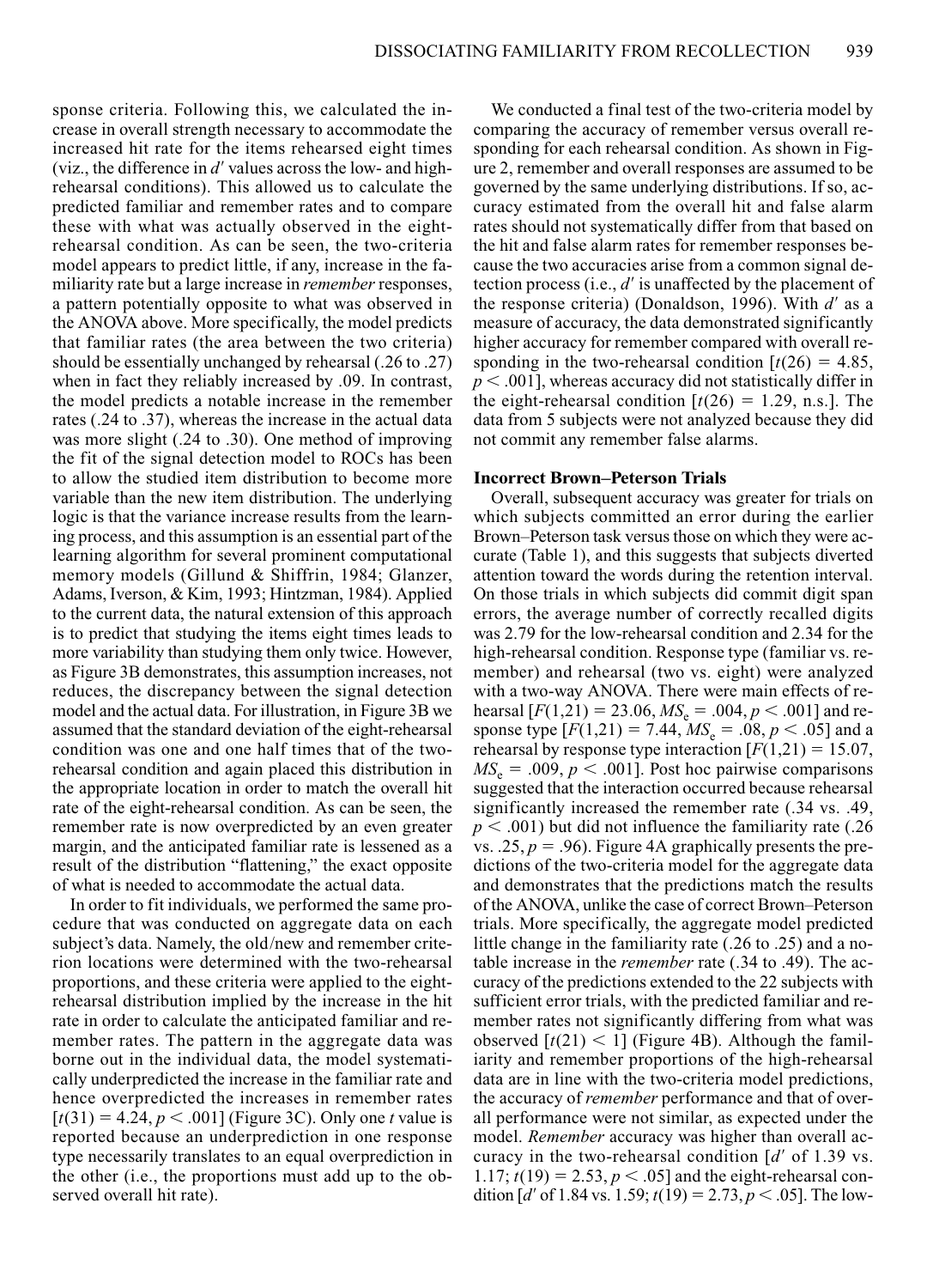

**Figure 4. Predictions of the two-criterion signal detection model for incorrect Brown–Peterson data. Panel A illustrates the predicted proportion of** *familiar* **and** *remember* **responses for the eight-rehearsal condition assuming equivalent standard deviations of the two- and eight-rehearsal item distributions. Heavy curve is for eight rehearsals; light, for two. Panel B shows the mean difference between predicted (pred) and observed (obs) data for individual subjects. F is familiarity, and R is** *remember* **rate.**

ered degrees of freedom in the latter statistical tests resulted from removing subjects without sufficient error trials and those who did not commit false alarms for remember responses.

## **Estimating Recollection and Familiarity**

Under the dual-process model, the observed proportions of *remember* responses are typically considered direct estimates of recollection, and therefore recollection is assumed to be captured by the observed remember rates listed in Table 1. In contrast, because subjects were instructed to respond *familiar* whenever the item was sufficiently familiar in the absence of recollection  $[F(1 - R)]$ , familiarity was estimated as the probability of a *familiar* response independent of whether or not the item was remembered [viz.,  $F/(1 - R)$ ]. This correction is important under dual-process theory because conditions that promote remembering will necessarily constrain the potential for familiarity-based responding (Yonelinas & Jacoby, 1995). Without such corrections, one would be led to the nonsensical conclusion that operations that greatly facilitate remembering necessarily reduce the familiarity of the items.

In order to analyze the effects of rehearsal and Brown–Peterson outcome on the process estimates, a three-way ANOVA was conducted with factors of rehearsal (two vs. eight), outcome (Brown–Peterson correct or incorrect trial), and process (remember or familiar). The ANOVA revealed main effects of outcome with correct Brown–Peterson trials leading to lower subsequent hit rates than did incorrect trials [.35 vs. .42;  $F(1,21) = 16.97$ ,  $MS_e = .013$ ,  $p < .001$ ] and of rehearsals [.33 vs. .45;  $F(1,21) = 41.26$ ,  $MS_e = .015$ ,  $p < .001$ ] with higher hit rates for more frequent rehearsal. The data also displayed a two-way outcome  $\times$ process interaction  $[F(1,21) = 7.77, MS_e = .015,$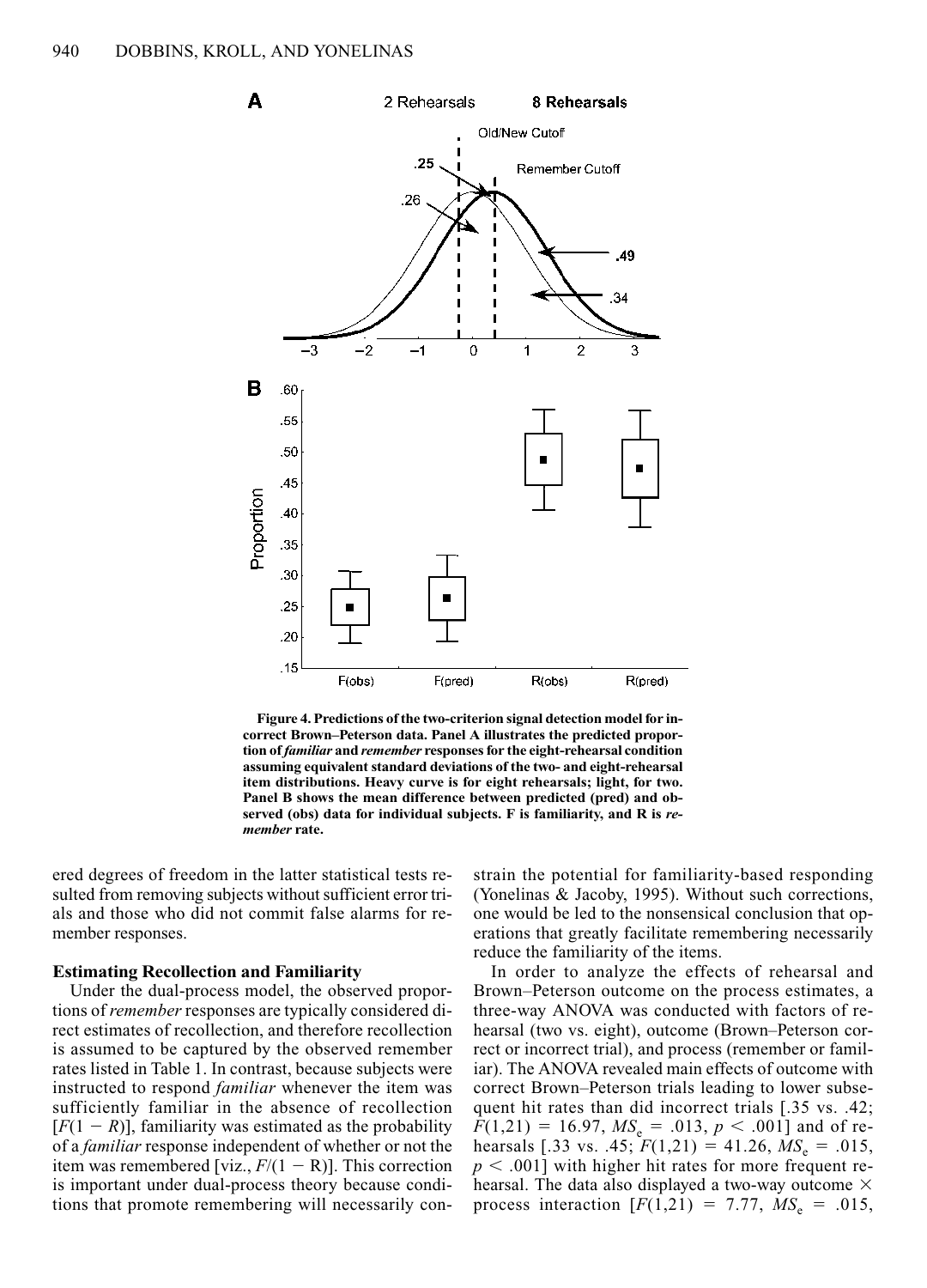$p < .05$ ]. This interaction occurred because whereas mean familiarity estimates were similar across correct and incorrect Brown–Peterson trials, recollection significantly increased following incorrect trials (Tukey's HSD) (Figure 5A). Finally, there was a significant three-way rehearsal  $\times$  outcome  $\times$  process interaction [*F*(1,21) = 8.49,  $MS_e = .010, p < .01$ . Post hoc interaction contrasts suggested that this occurred because, although familiarity and recollection did not interact following incorrect Brown– Peterson trials  $[F(1,21) = 1.5, MS_e = .014, n.s.]$ , following correct Brown–Peterson trials process and rehearsal interacted  $[F(1,21) = 7.13, MS_e = .014, p < .05]$ , such that only familiarity increased with rehearsal; recollection did not significantly increase with greater rehearsal (Tukey's HSD) (Figure 5B).

## **DISCUSSION**

The present data support our initial hypothesis that the encoding of information supportive of later recollection is more easily disrupted by diverting attention than by the encoding of that supporting future familiarity-based judgment. However, it is useful to consider whether or not the data are also consistent with a single-process, signal detection account. In the case of remember/know (familiar) paradigms, the most widely cited model is the two-criteria signal detection model (Donaldson, 1996; Hirshman & Henzler, 1998; Hirshman, Lanning, Master, & Henzler, 2002; Inoue & Bellezza, 1998). Indeed a recent search of the Social Science Citation Index indicated that the Donaldson (1996) article had been cited 119 times. Critically, the two-criteria model likely presents the only way to characterize the remember versus familiar distinction while remaining within the basic unidimensional signal detection framework, and therefore determining its viability is important.

The present data indicate that the two-criteria model is deficient for several reasons. First, in the case of the correct Brown–Peterson trials, the two-criteria model systematically underpredicted the rehearsal gains in famil-



**Figure 5. Graph of the two- and three-way interactions involving dualprocess estimate of familiarity and the observed remember rate. Panel A shows the interaction of the Brown–Peterson outcome and the estimates (remember vs. familiar). Panel B shows the interaction of the Brown–Peterson outcome, process estimate, and level of rehearsal (two vs. eight).**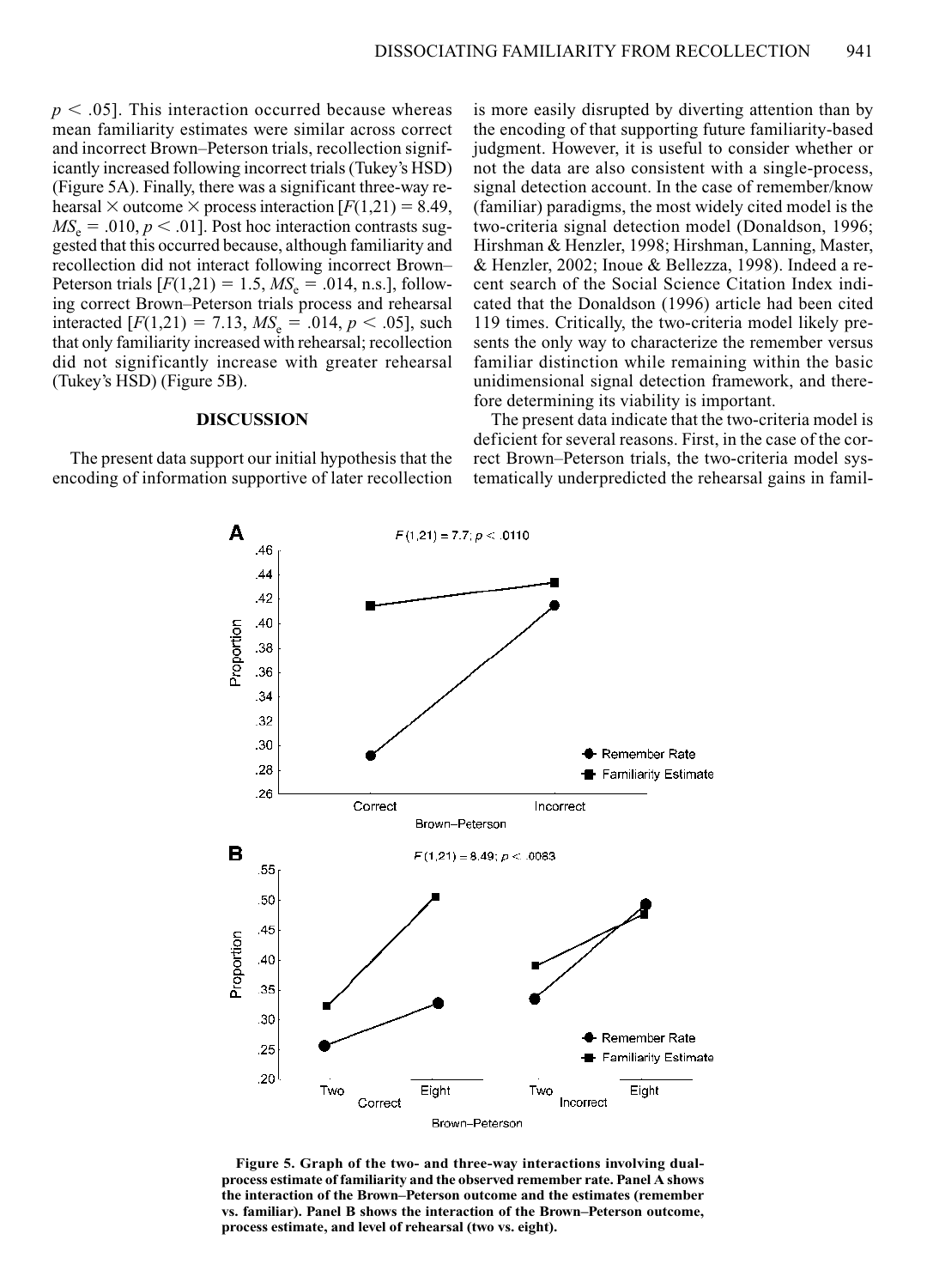iarity while overpredicting those in *remember* responses, both at the aggregate and individual subject levels. This misfit was in fact worsened by assuming that the variance in strength increased with rehearsal, which interestingly represents one of the few cases in which the unequal variance assumption does not improve the fit of the signal detection model. Indeed, in order to improve the model fit we would have had to assume that the eight-rehearsal condition was less variable than the tworehearsal condition, the opposite of what has been typically been called for under signal detection accounts. In the case of incorrect Brown–Peterson performance, the two-criteria model made accurate predictions regarding familiar and remember rates but a critical assumption of the model—the equivalence of overall recognition and remember rate accuracy estimates—was violated for both levels of rehearsal. This assumption was also violated for the low-rehearsal condition during correct Brown–- Peterson performance where again accuracy was higher for remember than for overall responding. It is important to note that the segregation of items dependent on the outcome of the Brown–Peterson task should have no major significance from a signal detection perspective. That is, successful or unsuccessful performance on the maintenance task can only affect strength. Thus, conditionalizing performance based on outcome is in principle no different from any other strength manipulation. In contrast, under dual-process theory, we anticipated that the more effectively attention was diverted from the materials, the more unlikely conceptual analysis would be, and this would limit gains in subsequent remembering as a function of rehearsal opportunity.

This predicted dissociation was supported on two levels. First, there was an overall increase in remembering during incorrect versus correct Brown–Peterson trials that did not occur with familiarity estimates (Figure 5A). Second, within the correct Brown–Peterson trials, familiarity significantly increased with rehearsal, whereas gains in remembering were reduced, presumably because subjects were devoting considerable attention to the maintenance task (Figure 5B). Although the observed dissociations support a dual-process interpretation, it should be noted that the predicted null effect of rehearsal on *remember* rates during correct Brown–Peterson trials was only marginally supported. Although post hoc testing did not demonstrate a significant increase in remembering as a function of rehearsal in this condition, the *remember* rate was numerically higher during high versus low rehearsals, and the ANOVA did not reveal a significant interaction of the response types as a function of rehearsal. One explanation for this may be that *remember* and *know* rates are not process-pure estimates of recollection and familiarity. For example, the dual-process signal detection model of Rotello and colleagues (Rotello, Macmillan, & Reeder, 2004) avoids the process-pure assumption, yet unlike the two-criteria signal detection model examined here, it assumes that recognition is composed of separate and orthogonal global and specific

memory mechanisms (viz., dual processes) that are either summed or differenced in order to arrive at recognition and remember judgments, respectively. Alternatively, one could adhere to a process-pure interpretation but acknowledge that the Brown–Peterson design may not completely eliminate the potential for elaborative encoding. This does not seem entirely unreasonable, given that subjects rehearsed the items eight times and that individuals with exceptional working memory spans or easily chunked digit strings may have enabled a small degree of elaborative encoding to occur on some trials. Regardless of whether one does or does not make the process-pure assumption, however, the present dissociations clearly suggest that multiple processes are at play and that the pattern in the correct Brown–Peterson performance challenges the most popular single-process interpretation of remember/know data.

In the case of Experiment 1, a one-dimensional signal detection model was able to provide a post hoc fit of the data potentially accommodating the dissociation between associative and item recognition. However, it is not clear how one would integrate both the associative recognition and remember/familiar data sets within the same signal detection framework, and perhaps more importantly, whether the outcome of one would lead to the prediction of the other. In contrast, in addition to the remember/familiar prediction, the dual-process model would suggest that associative encoding of word pairs should also be severely hampered by diverting attention. Notably, trials during the associative recognition study were not conditionalized on the basis of the outcome of the Brown–Peterson task. Given that Experiment 2 suggested that during inattention (and hence errors on the Brown–Peterson task) there should be large increases in associative encoding, it may be surprising to see that associative recognition accuracy did not benefit from rehearsal since we were unable to remove the incorrect Brown–Peterson trials. We can think of two potential post hoc explanations why this might be the case. First, the encoding required to form a successful association between two words is highly specific and likely more demanding than that required to form an association between a single item and any aspect of the experimental context. Thus two items that both evoke recollection may nevertheless be poorly associated and given this, it is perhaps reasonable to assume that associative encoding will accrue at a slower rate than that which supports more general recollections (i.e., remember reports). Similarly, associative encoding may be dependent on not only attending to conceptual aspects of each item, but on deliberately contrasting or relating each with the other (viz., relational encoding). Since subjects had no reason to anticipate an associative recognition test, it is possible that even when they diverted attention toward the pairs, they still failed to engage in such relational encoding.

Overall, these results complement a large body of literature demonstrating that many variables including levels of processing and generate/read manipulations have large effects on recollection while leaving familiarity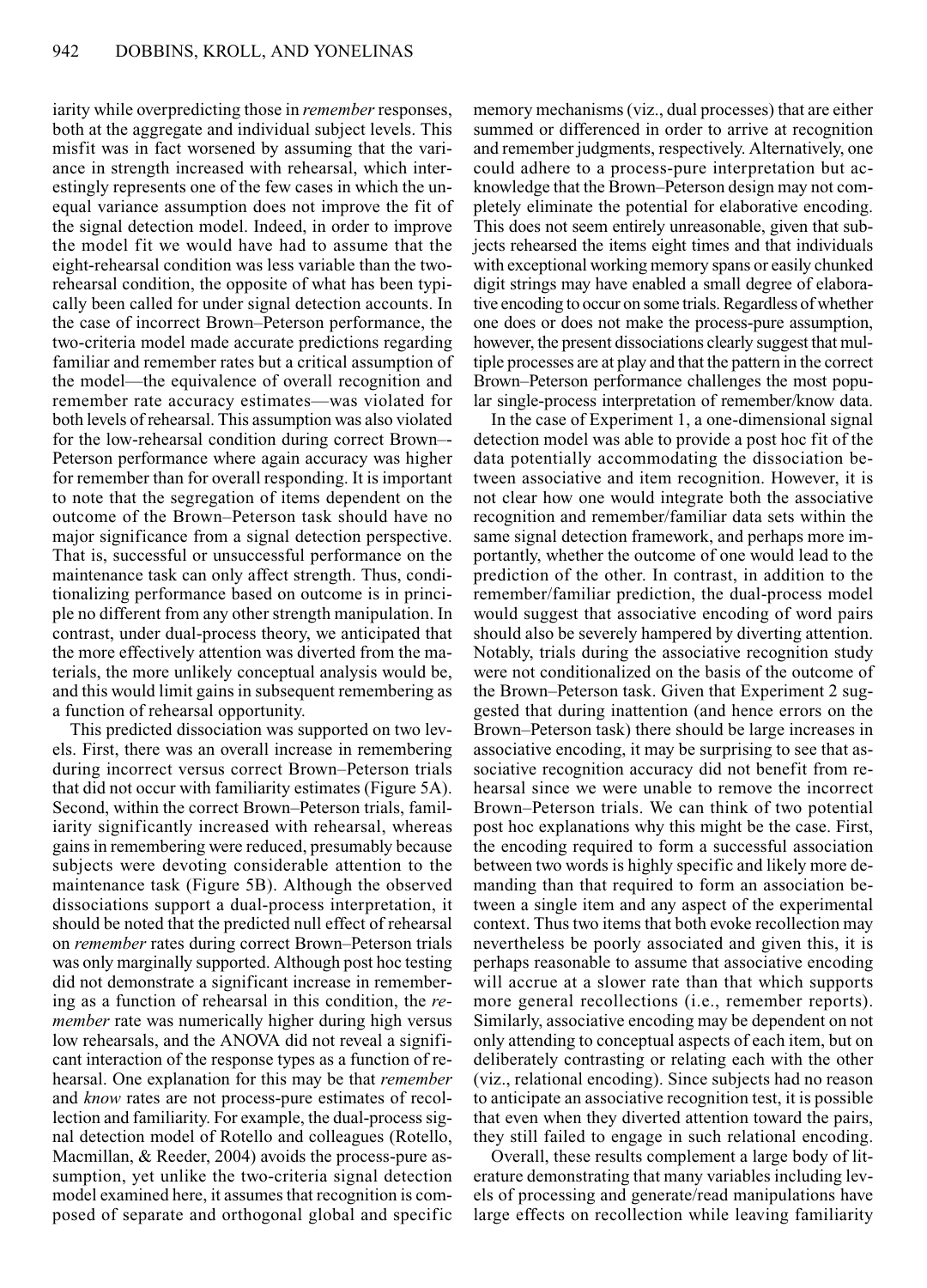relatively unaffected (for a review, see Yonelinas, 2002). They are also consistent with research comparing rote and elaborative rehearsal across different types of retrieval tasks (for a review, see Greene, 1987). The failure to fully accommodate basic item recognition within the signal detection framework is noteworthy because several current approaches assume that old/new recognition can be fully accommodated within a basic signal detection process (e.g., Banks, 2000; Donaldson, 1996; Hilford, Glanzer, Kim, & DeCarlo, 2002; Hirshman, 1998; Hirshman & Henzler, 1998; Inoue & Bellezza, 1998). For example, following a brief review of the findings from experiments using ROCs, Hilford et al. concluded, "These findings support a normal signal detection model as fully adequate for explaining item recognition memory" (p. 496). The current data demonstrate that this is not the case and make it likely that an effective model of old/new recognition either needs to recruit an additional process (e.g., dual-process theories) or perhaps abandon the assumption of normal distributions in favor of more complicated distributional assumptions (e.g., DeCarlo, 2002).

One aspect not addressed by these data is why the division of attention via a working memory maintenance task so effectively prevents increases in the type of encoding necessary for future recollective experience. A possible answer to this question can be seen in recent functional brain imaging research. For example, Wagner and others have demonstrated that activity in regions of the prefrontal cortex is predictive of whether or not subjects will later remember or forget studied items (e.g., Brewer, Zhao, Desmond, Glover, & Gabrieli, 1998; Davachi, Maril, & Wagner, 2001; Nyberg, 2002; Wagner, Maril, & Schacter, 2000; Wagner et al., 1998). In addition, this activity is particularly predictive of whether or not items will later be accompanied by remember reports and often does not distinguish between items identified in the absence of recollection or endorsements based on low confidence. Importantly, many of these same cortical regions are often implicated in working memory studies where subjects must maintain or rehearse a set of items over a delay period (e.g., Clark & Wagner, 2003; Schumacher et al., 1996; Smith, Jonides, Marshuetz, & Koeppe, 1998), in addition to studies that require the controlled retrieval or selection of semantic information during study (Thompson-Schill, D'Esposito, Aguirre, & Farah, 1997; Wagner, Paré-Blagoev, Clark, & Poldrack, 2001). Thus the functional brain imaging literature indicates that requiring the maintenance of verbal information during the distractor task of the present study potentially precluded the participation of prefrontal cortex regions critical for controlled semantic evaluation, which are also predictive of later episodic memory and apparently critical in furthering the type of mnemonic traces necessary for future recollective experience. In short, the brain imaging and current data suggest that the Brown– Peterson task limits the ability to meaningfully analyze the rehearsal words and that this poses a greater impediment to encoding that supports later recollection versus that which is sufficient to support familiarity-based responding.

#### **REFERENCES**

- Banks, W. P. (2000). Recognition and source memory as multivariate decision processes. *Psychological Science*, **11**, 267-273.
- Brewer, J. B., Zhao, Z., Desmond, J. E., Glover, G. H., & GABRIELI, J. D. (1998). Making memories: Brain activity that predicts how well visual experience will be remembered. *Science*, **281**, 1185-1187.
- Clark, D., & Wagner, A. D. (2003). Assembling and encoding word representations: fMRI subsequent memory effects implicate a role for phonological control. *Neuropsychologia*, **41**, 304-317.
- DAVACHI, L., MARIL, A., & WAGNER, A. D.  $(2001)$ . When keeping in mind supports later bringing to mind: Neural markers of phonological rehearsal predict subsequent remembering. *Journal of Cognitive Neuroscience*, **13**, 1059-1070.
- DECARLO, L. T.  $(2002)$ . Signal detection theory with finite mixture distributions: Theoretical developments with applications to recognition memory. *Psychological Review*, **109**, 710-721.
- DONALDSON, W. (1996). The role of decision processes in remembering and knowing. *Memory & Cognition*, **24**, 523-533.
- Gardiner, J. M., Gawlick, B., & Richardson-Klavehn, A. (1994). Maintenance rehearsal affects knowing, not remembering; elaborative rehearsal affects remembering, not knowing. *Psychonomic Bulletin & Review*, **1**, 107-110.
- Gardiner, J. M., Java, R. I., & Richardson-Klavehn, A. (1996). How level of processing really influences awareness in recognition memory. *Canadian Journal of Experimental Psychology*, **50**, 114-122.
- Gardiner, J. M., & Richardson-Klavehn, A. (2000). Remembering and knowing. In E. Tulving & F. I. M. Craik (Eds.), *The Oxford handbook of memory* (pp. 229-244). New York: Oxford University Press.
- Gillund, G., & Shiffrin, R. M. (1984). A retrieval model for both recognition and recall. *Psychological Review*, **91**, 1-67.
- Glanzer, M., Adams, J. K., Iverson, G. J., & Kim, K. (1993). The regularities of recognition memory. *Psychological Review*, **100**, 546-567.
- GLENBERG, A., & ADAMS, F. (1978). Type I rehearsal and recognition. *Journal of Verbal Learning & Verbal Behavior*, **17**, 455-463.
- Greene, R. L. (1987). Effects of maintenance rehearsal on human memory. *Psychological Bulletin*, **102**, 403-413.
- HASHER, L., & ZACKS, R. T. (1984). Automatic processing of fundamental information: The case of frequency of occurrence. *American Psychologist*, **39**, 1372-1388.
- HASHER, L., ZACKS, R. T., ROSE, K. C., & SANFT, H. (1987). Truly incidental encoding of frequency information. *American Journal of Psychology*, **100**, 69-91.
- Hilford, A., Glanzer, M., Kim, K., & DeCarlo, L. T. (2002). Regularities of source recognition: ROC analysis. *Journal of Experimental Psychology: General*, **131**, 494-510.
- HINTZMAN, D. L. (1984). MINERVA 2: A simulation model of human memory. *Behavior Research Methods, Instruments, & Computers*, **16**, 96-101.
- Hirshman, E. (1995). Decision processes in recognition memory: Criterion shifts and the list-strength paradigm. *Journal of Experimental Psychology: Learning, Memory, & Cognition*, **21**, 302-313.
- HIRSHMAN, E. (1998). On the utility of the signal detection model of the remember–know paradigm. *Consciousness & Cognition: An International Journal*, **7**, 103-107.
- HIRSHMAN, E., & HENZLER, A. (1998). The role of decision processes in conscious recollection. *Psychological Science*, **9**, 61-65.
- Hirshman, E., Lanning, K., Master, S., & Henzler, A. (2002). Signaldetection models as tools for interpreting judgements of recollections. *Applied Cognitive Psychology*, **16**, 151-156.
- Hockley, W. E. (1991). Recognition memory for item and associative information: A comparison of forgetting rates. In W. E. Hockley &